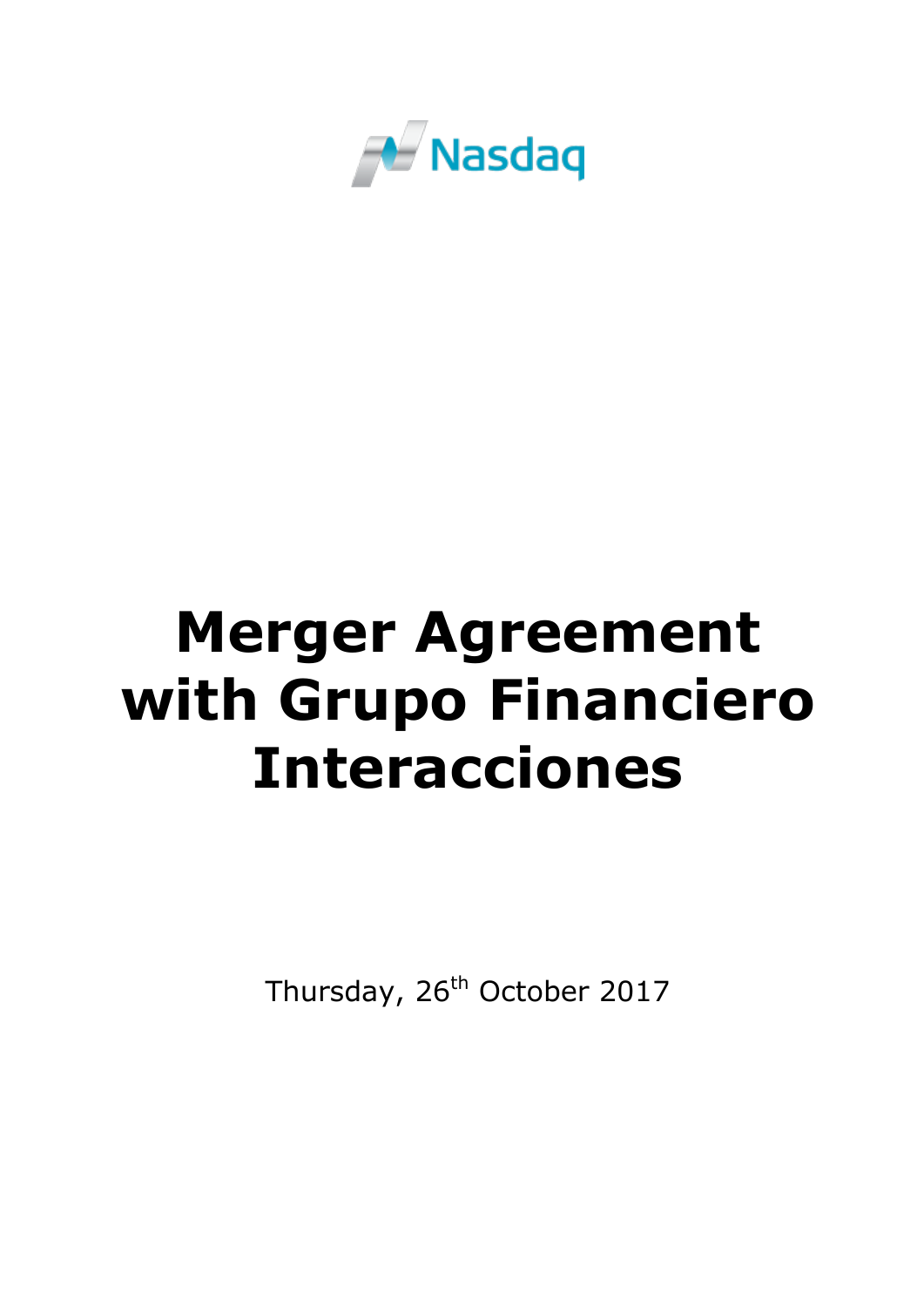# **Welcome**

## Ursula Wilhelm

## *Head of Investor Relations, Grupo Financiero Banorte*

Good morning, everyone. Welcome to our webcast where we will be discussing with you the transaction that we announced yesterday afternoon. I am Ursula Wilhelm, Head of Investor Relations, and with me are Marcos Ramirez, Chief Executive Officer, and Rafael Arana, Chief Financial Officer, who will give details into the proposed acquisition of Grupo Financiero Interacciones. Marcos, please go ahead.

# **Transaction Review**

Marcos Ramirez

## *Chief Executive Officer, Grupo Financiero Banorte*

### **Proposed Key Transaction Terms**

Good morning, Ursula and good morning to all of you. As you know, yesterday afternoon, we announced the signing of the binding merger agreement with Grupo Financiero Interacciones. Today, we want to comment details and rationale of the transaction. Principally, I would like to start by pointing out that the closing of the transaction is subject to shareholders' approval. [Inaudible] presents a unique opportunity is part of our [inaudible] to present to our shareholders opportunities that will enhance value creations and increase return on capital.

#### *Key details*

I will start focusing on the key terms of the open transaction. Interacciones will receive a combination of a cash payment Ps\$13.71 billion and 109.7 million shares of Banorte, which represents approximately 4% of our current shares outstanding. The number of shares to be issued is calculated based on a fixed stock exchange ratio of 0.465 times Banorte shares for each share of Interacciones.

#### *Structure and valuation*

At the same time, the merger of Banorte and Interacciones will take place. As a result, GFNorte will become the second largest financial group in Mexico in terms of total assets, in terms of loans and in terms of customer deposits. The price of the transactions value is approximately Ps\$26.5 billion pesos based on the Banorte share price as of October 24, 2017.

#### *Additional terms*

Interacciones controlling shareholders will provide indemnification for Banorte, indemnification to Banorte and establish two escrow trusts for such purpose. I want that to be clear.

## *Approvals and timing*

Banorte requires the affirmative vote of a majority of all shares issued and outstanding to approve the merger. It will publish a shareholder meeting in early November to take place in early December. The closing date is expected to be in the mid-2018, after regulatory authorizations are received.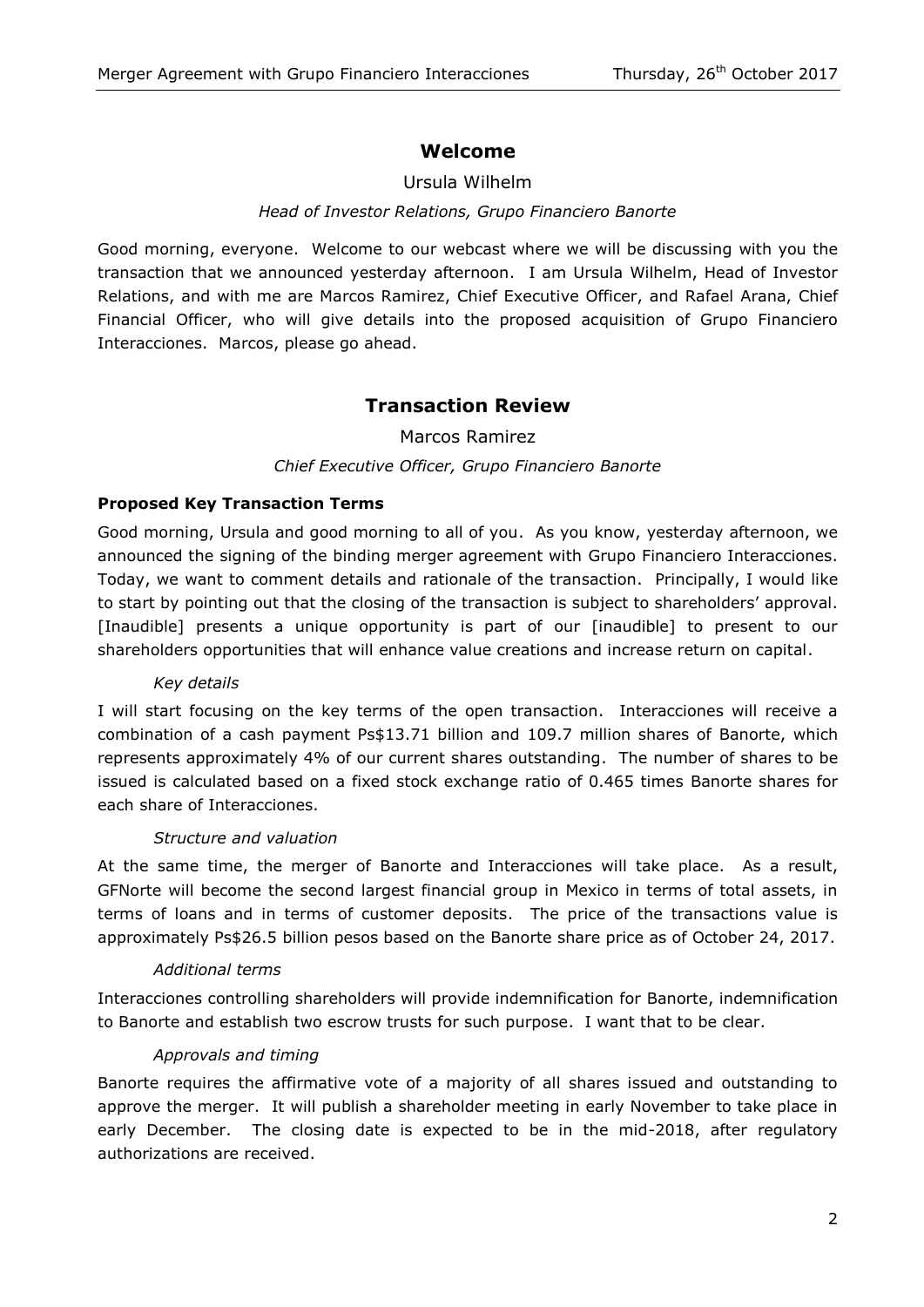## **Transaction Merits**

Now, many of you are wondering why we are acquiring Interacciones.

#### *Strategic*

Strategically are the bigger six items that I have here.

- 1. It is an attractive standalone bank with consistent performance.
- 2. It has a successful and unique infrastructure financing business with relevant expansion potential.
- 3. It provides a complementary government lending platform to Banorte.
- 4. It will consolidate our competitive position in Mexico.
- 5. It offers a significant synergy potential.
- 6. It presents a low integration and execution risk.

#### *Financial*

Now, let me talk about the financial reasons.

- 1. We achieve an attractive valuation for the transaction.
- 2. We expect it to be accretive to the EPS in 2018 and high single-digit accretive for the first full year of the ownership in the year 2019.
- 3. It preserves and reinforces our 2020 ROE targets.
- 4. The combination of stock and cash minimizes ownership dilution for our existing shareholders while enhancing EPS accretion.

#### **Interacciones Business Model Overview**

Interacciones is focused in low-risk segments, primarily sub-sovereign government clients and infrastructure financing. Its government business is highly complementary to Banorte's government business, which is more oriented to the federal government. So, there is not a lot of client overlap. Even more important, Interacciones has been able to successfully transform the state and municipality grade book into essentially federal-graded risk. 93.5% of its total loan portfolio is guaranteed with federal funds.

It shows a superior risk-return profile versus a solid Mexican campaign. And, it has proven to be a resilient and profitable business model across cycles.

#### **Consolidates Banorte's Competitive Position**

Furthermore, this transaction consolidates our competitive position in Mexico, whereby Banorte becomes, as I said, the second player as measured by assets and loans and deposits.

## **Significant Synergies**

Now I would like to focus on the synergies potential. On the operating cost side, we have estimated annual savings to be between Ps\$1.5 billion and Ps\$1.6 billion in the year 2018 or 5% of the combined company cost base. On the funding side, we face a substantial reduction of 40-56 basis points, or Ps\$200-800 million by the year 2016. Finally, we believe there are cross-selling opportunities to capitalize our proven cross-selling capabilities and the new client base.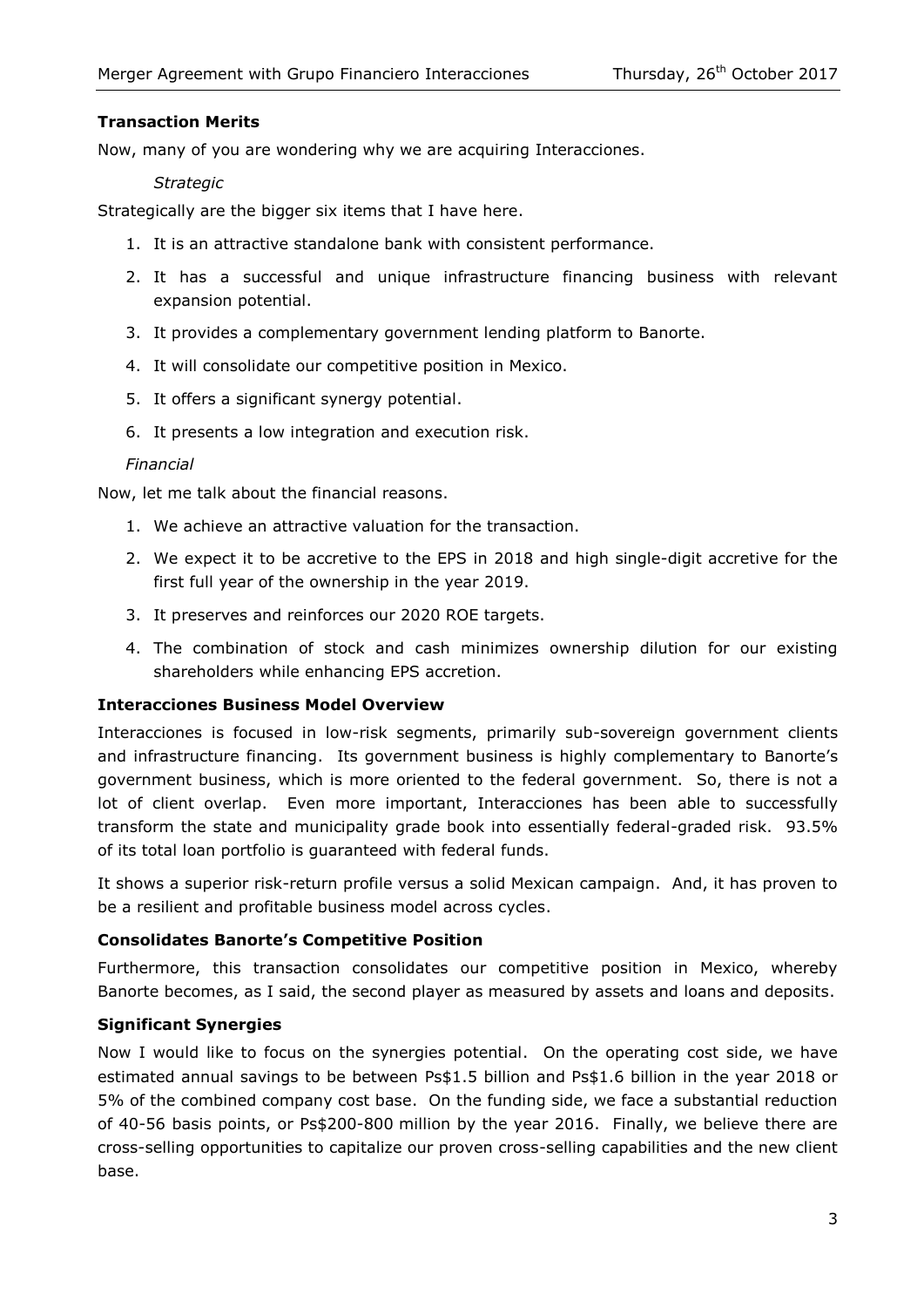We are confident of our ability to achieve synergies. As Interacciones' has a branchless model, it will be relatively straightforward to Banorte systems and corporate infrastructure. We have developed strong integration capabilities in a series of prior acquisitions.

## **Transaction Valuation**

The package value that Interacciones shareholders will receive is equivalent to Ps\$98.4 per share, based on the last share price of Banorte on 24 October 2017. The value implies a price to book ratio of 1.7. The transactions implied share exchange ratio is below the profit shares ratio as of 24 October 2017 and also the three-year trailing markets average ratio. Also, Banorte is issuing shares at strong valuation levels, which together with the cash component, lowers the ownership dilution for Banorte's shareholders.

## **Attractive Financial Impact, Enhancing KPIs**

The financial impact for the transaction is attractive to GFNorte and it enhances the key performance indicators of the group. For example, increasing earnings per share is positive even without synergies for the years 2018 and 2019. Increases that we estimate with synergies is about 3% in 2018 and between 8.5-10.5% in the year 2019. These 2018 estimates are net of the one-time cost to achieve the synergies and we expect that the one time-cost expenses will be incurred in calendar year 2018. Also, it preserves and reinforces our ROE target of 20% by the year 2020.

We also estimate that the CET1 capital ratio will be within our stated 12-12.5% capital range at the end of the year 2018. And we will continue generating organic capital in the following years.

## **Corporate Governance Standards**

Now, let me refer to a few corporate governance matters that are important. First of all, again, let me remind you that the decision to approve the transactions rests solely with Banorte shareholders as per our bylaws. Because the transaction is a stock transaction merger, the transaction will only occur if it is approved by the shareholders in an extraordinary shareholders' meeting, for which a 75% quorum is required on first call and a majority of the total outstanding shares, not just a majority of the shares represented at the meeting, must vote in favor the transaction.

If the transaction is approved, the Hank family will have a confirmed ownership of 2.6% in Banorte, while the Gonzales family will have a pro forma ownership in Banorte of 10%, down from its current 10.4%. The transaction will have no impact on the allocation of Board seats, nor will it have a meaningful impact on insider's ability to influence the outcome of the voting at the shareholder meeting.

In line with corporate best practices and [inaudible] to the majority of the minority voting threshold commonly involved in related party transactions, Banorte's Chairman has informed his intention to recommend to the firm which owns the majority that the trust should vote its shares in line with the majority of all unaffiliated shares. It is important to note, however, that the Chairman does not have the power to direct how the Trust will vote. But, he has committed to abstain from voting on any Trust decision other than to approve his recommended action.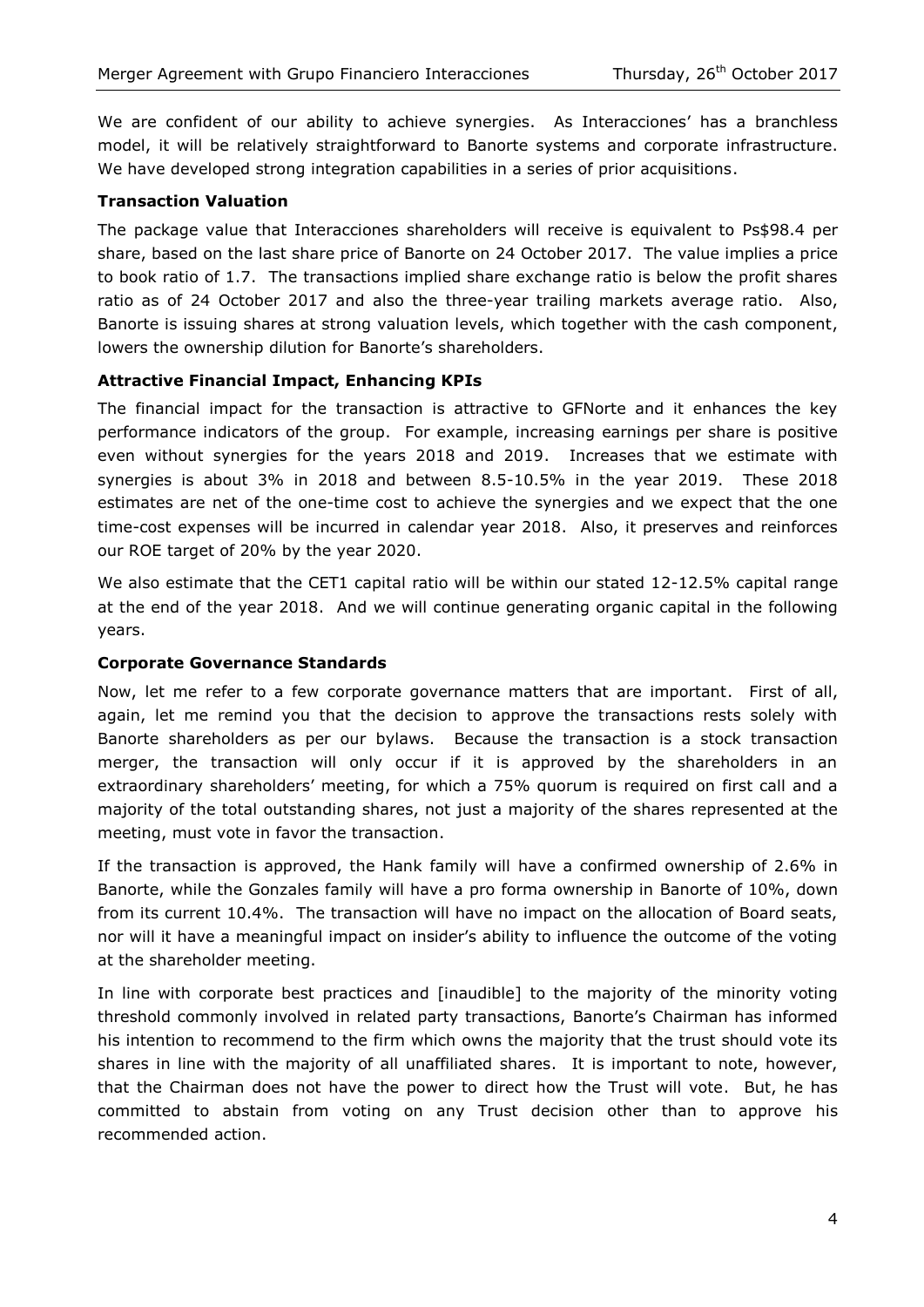### **Transaction Timeline**

Now, on the timeline, we expect to call for a shareholders' meeting in early November. Generally, an extraordinary shareholders' meeting will take place in early December. Regulatory approvals are expected to take up to 180 days with the first expected transaction to close by mid-2018. The Chairman of the Board of Directors of Banorte issued a letter to shareholders permitting[?] them control[?] in the transaction. You can see it on our website.

#### **Summary**

To finalize before we open to questions, I would like to mention a few key takeaways again. First, the transactions that we are proposing will be taken to a shareholders' vote and it is their decision to approve it or not. Second, we believe this is the right time for pursuing this acquisition, based on Banorte's [inaudible], which, despite the belief that there is still further room for our share price, the relative position[?] makes an acquisition very accretive to our shareholders. Third, Interacciones business model brings comparable expertise in a specific segment that has shown sustainable profitability and growth. And given their portfolio is 93+% guaranteed by federal sources, we are really taking on sovereign [inaudible]. Fourth, the potential for significant synergies with a relatively low execution risk, makes this transaction even more attractive, with accretion for the first full year close to 10%. Finally, the transaction, as structured, allows Banorte to maintain a very [inaudible] and does not affect our capacity to pursue other active opportunities that may arise from time to time.

With this, I conclude my comments and now I want to open the call to Q&A. Thank you very much.

## **Q&A**

**Carlos Macedo (Goldman Sachs):** Thank you. Good morning, Marcos, Rafael and Ursula. A couple of questions. The first question is you talked about synergies on the expense side, Ps\$1.5-1.6 billion. As you said, there is not an overlap. There are no branches to close. There might be an overlap in back office and things like that. Total expenses for Interacciones for 2016 were Ps\$2.8 billion. You are talking about cutting over 50% of the expenses. Can you talk a little bit about where that is going to come from and where you are going to cut? Is it going to be headcount? Is it going to be back office? Where are you actually going to achieve that savings?

Second, could you give us a little bit more color on how this is going to affect your capital ratio? It is not tight by any means, but you are putting on around a half a book value there of Interacciones in good will that should lower your tier one capital ratio. Can you talk a little bit about that? Thank you.

**Marcos Ramirez:** Thank you, Carlos. The first one is it will grow all the board. Also remember that the cost of the funds is going to be cheaper and that is why. Rafael will help us to define that and also the capital ratio.

**Rafael Arana:** Carlos, as you mentioned, if you go on a line-by-line basis, there is a lot of redundancy based upon the back offices, and on the technology side and the operational side. There is a lot of value in specific positions at Interacciones that are end to end pretty good machinery to build up our infrastructure projects. So, we already identified specifically what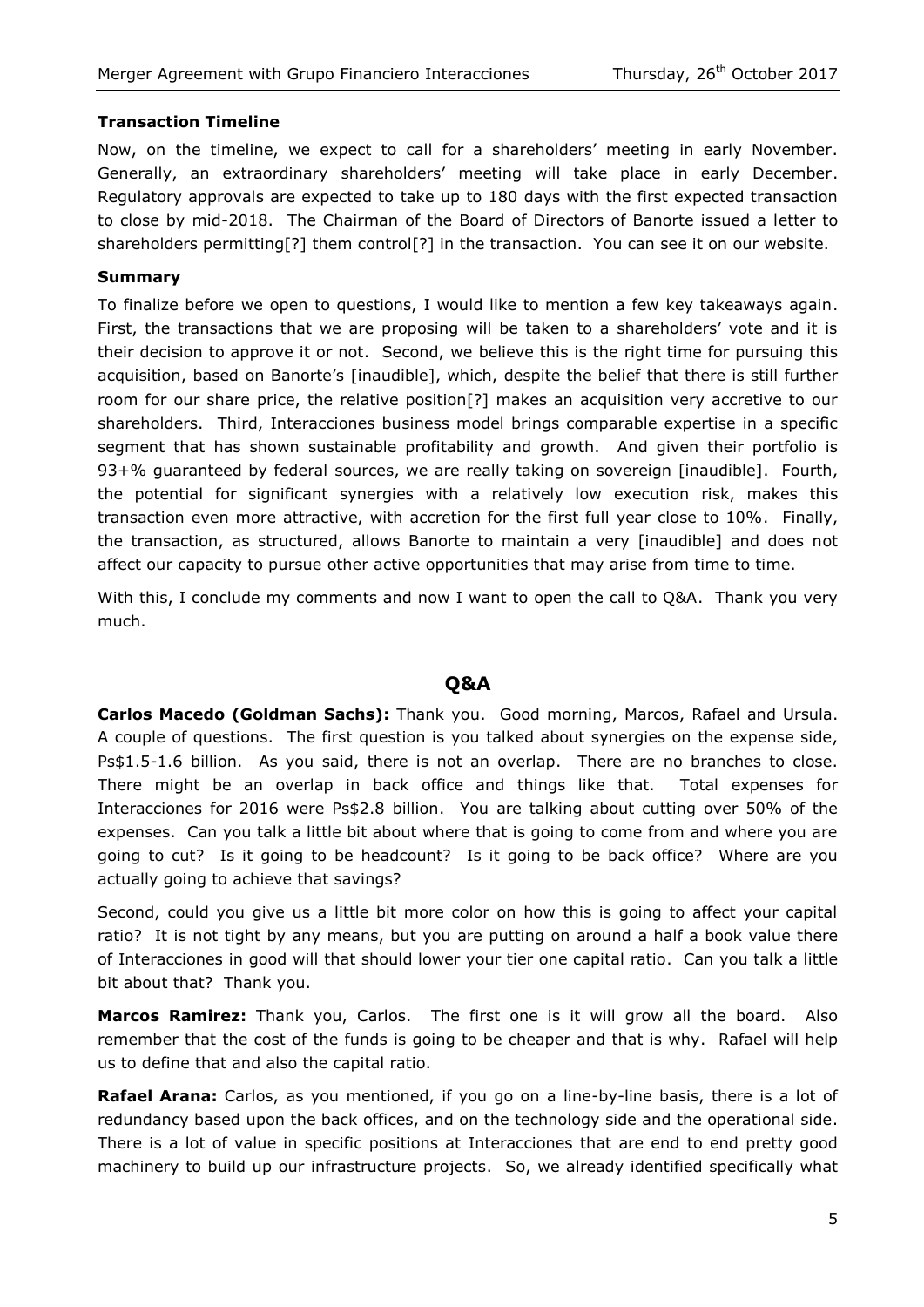is going to be the case, but I can say that only redundancy in the back offices, all the technology pieces will be integrated. A lot of the basic functions of the entity will be absorbed by the scale of Banorte. We will be really taking and fibrillating the specific business unit that produces the value for the company.

On the personal side, there are specific numbers on professional fees that could be absorbed easily into the infrastructure of Banorte. Tax and duties, as soon as you start reducing all the overall size of the company, you also pay less value-added taxes. Also, a lot of small expenses that are related to software technology licenses will be fully integrated into Banorte. In addition, as you know, the cost of funds of Banorte is around 3.1 at this point in time, compared to 7.2 of Interacciones. We will not, obviously, integrate fully into that, because we have to fund more on the side of Banorte. However, we have a lot less funding cost than Interacciones, so since day one there will be a very significant reduction in the cost of funds for the transaction that we will be funding for Interacciones. So, that is in addition of the synergies.

As you mentioned, we are aiming to look at numbers of 50-65% synergies advantage in the transaction. Why? Because the execution cost and the execution risk are pretty low for the transaction, so there is a lot of potential in the synergies.

I think that you should look at this transaction in a way that basically the net income of Interacciones will stay as is, and improve a little bit since we can build up a lot of cross-sell on the transactions. But mainly, what you will see is that we will be keeping the net income and reducing significantly the costs to generate that net income.

I can give you an example. Interacciones currently runs at a 41% cost to income ratio. Due to all the synergies and the integration and things, that same operation can be running around 12% cost to income ratio. So, it is pretty significant, the numbers that we are looking at in this part.

In the capital ratio, as you saw, we will basically do[?] the transaction in two portions. The first one is 50% will be coming from cash and the second one will be shares that will be issued by Banorte. The capital ratio of Banorte, as you know, has been always pretty good in building up capital through the year. Our loan growth is around 12-13% and the EPS growth and the net income growth has been ranging from 18-21%. So, we have been pretty strong builders of capital and the architecture of the group that is basically more and more recurrent base and very efficient in the use of capital. In the insurance business, [inaudible] and all those who are the ones who are always building capital for the group will remain as they are. We will see that they will see a small reduction in the capital tier one. If you do the transaction today, the tier one capital of the bank will be around the 11.4-11.5%. But since this will be close by during May/June next year, if all the approvals go and the Assembly approves the transaction, you will be again – the core tier one jumping to 12-12.2% in less than a year, speaking from today.

**Carlos Macedo:** Okay, Rafael. I have just one follow-up here. The timetable for the cost synergies, is it three years? Is it two years? How quickly can you achieve them?

**Rafael Arana:** No. For the cost synergies, we have a very specific, detailed plan to be achieved in six months.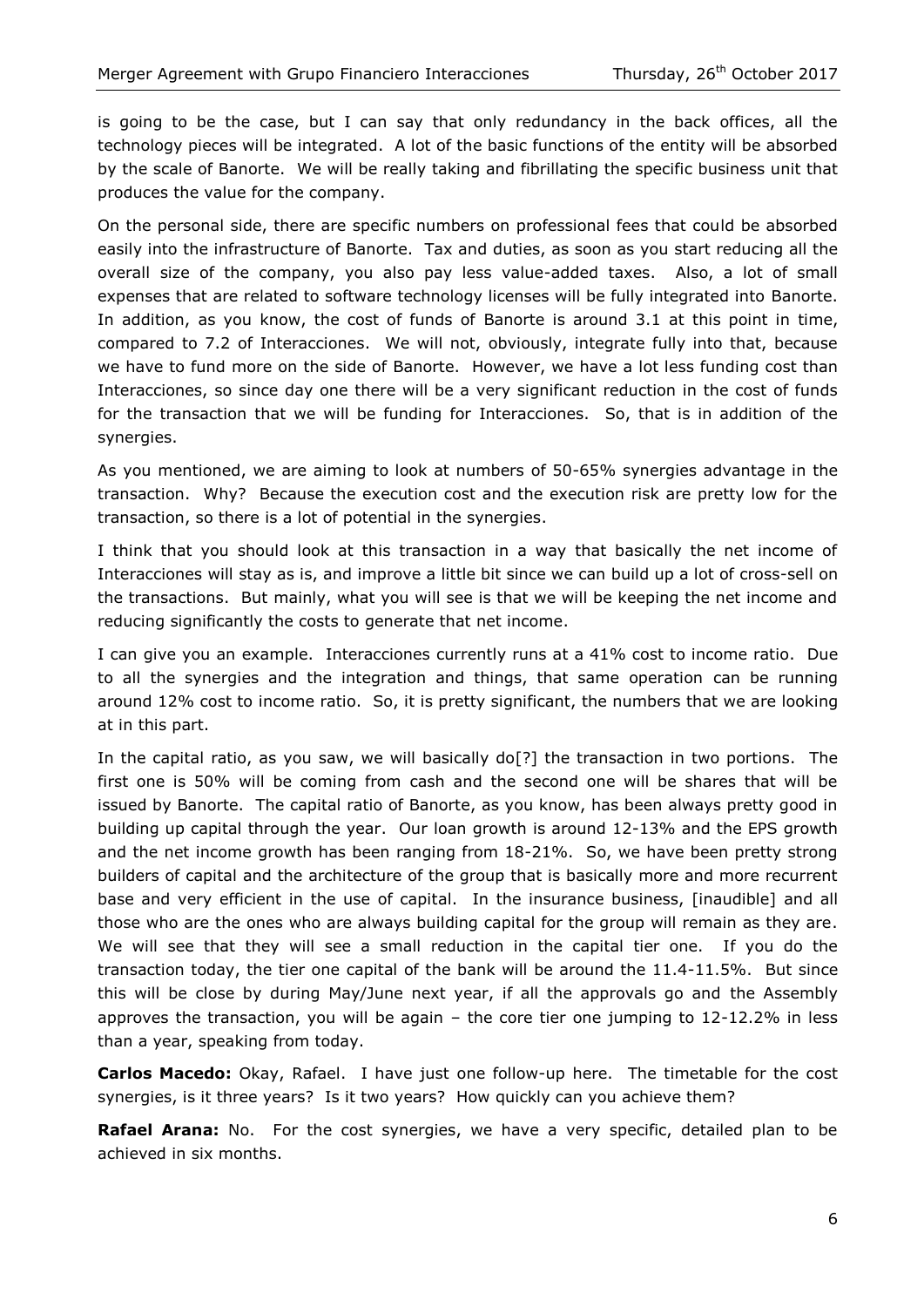**Carlos Macedo:** Six months. Thank you.

Philip Finch (UBS): Good morning, everyone. Thank you for the presentation. My first question really is timing on this announcement. I think it has caught a lot of people by surprise. I do not think it was anticipated by many people. I just want to ask what is driving (a) the decision, but secondly (b) is there any specific reason for announcing it yesterday? Is there any strategic rationale behind that? The second question is just in terms of the merger, assuming it takes place, what is going to be the combined market share of loans to the government sector? And are you confident there will not be any issues with the competition regulator that may result in the deal being blocked? Thank you very much.

**Marcos Ramirez:** Thank you, Philip. Regarding the first one, we do not have a specific day, whether it was today or tomorrow. I do not know. We needed the corporate governance to work properly and we did that thoroughly. Now, we have the deal and that is why it is today. But it is not done on this specific day, because it was today. That is the program.

Going to the combined market and the competition regulator, I will ask Rafael to respond.

**Rafael Arana:** Thank you, Philip. In addition to what Marcos said, that is a question that we have been getting. Why are you doing this transaction and why you are doing it at this time? As you have seen, the value of the share of Banorte, the currency of Banorte has been going up and up. If you see some numbers of the transaction, we have been looking to really be able to use our capital in a more efficient way. We have been increasing the payout ratio and we will continue to do so. But there were always opportunities in the market. We are always looking for that.

The currency that Banorte started to have was very attractive for us to do and look for potential transactions. When we were looking, we looked for at least three or four potential targets. The key one that we really saw, that had a very low execution rate and was accretive since day one and we could use the power of the currency of Banorte, was Interacciones. We started to look at Interacciones basically to try to buy some loans from them, because we know they are tight on the funding side.

In the meantime, we started looking at the way they structure their deals, because we were pretty accepted[?] that this was a recurring business or not. What we found is that it is a very rich business in the fee side, in the way they structure the deals and the way they are able to match the needs of the specific states and municipalities related to infrastructure. And also tie that up with the potential money that is sitting on the federal budget that should be used for infrastructure. But, they cannot use those monies if that is not structured properly under the new law of transparency and the financial regulation for the states and municipalities.

Basically, what Interacciones is doing is complementing a void in how to use the money that is sitting on the federal government and has to be applied to schools, roads, treatment plans and everything. But, there is not enough, I would say, capacity or capabilities in all the states to really be able to structure the product in the way that it should be structured. And also to follow-up on the project to assure that the execution of the project really comes in the right time and at the right cost.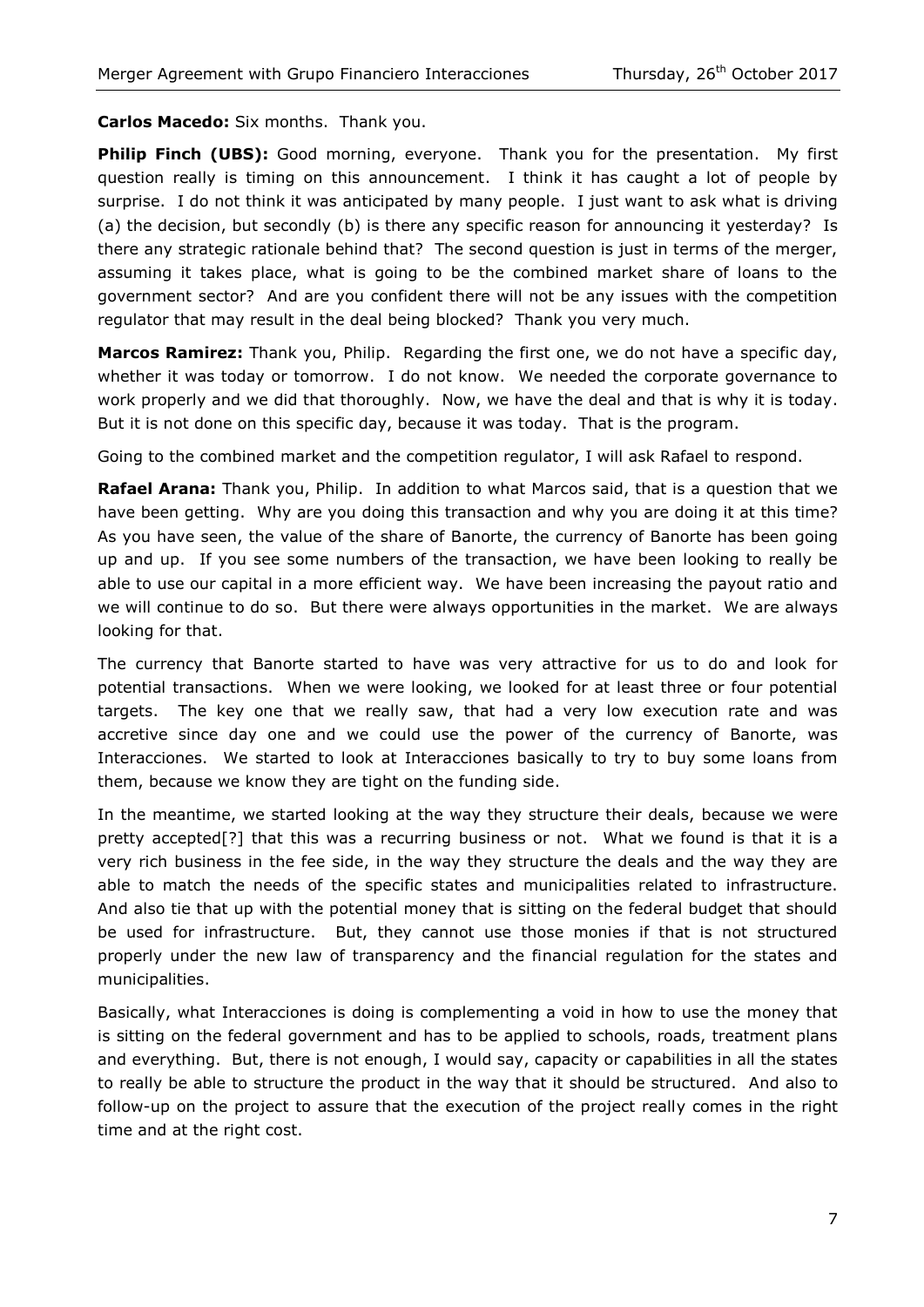That is exactly what we found. We were also very skeptical of those pieces and the more we went deep into the process, the more we liked the process. Instead of looking at the specific buying of some loans that we were interested in, we were really more and more interested in seeing if we could really integrate a specific business unit that could really enhance the capabilities that we already have on the government side; and be of use in order to help the states and municipalities to really improve how they can build up infrastructure that is so needed in Mexico.

It is important to notice that Interacciones only covers 8% of the infrastructure needs of the market. So, there is a huge market. There is a huge need in Mexico. So, when we saw that, the strategic capabilities that we could add and the specific capabilities in the process management, project structuring, and this way to tie up the needs and the offers that they have on the federal budget, really started to make us look at this more in depth. The more we looked, the more we liked it.

Also, that was not the only target that we were looking at. This target will give us a specific unit that we do not have. It is unique. It is very rich in the field. There is a lot of potential in the synergies side in the cost of forms, in the cost of reducing costs and also allows us to really play in a part that we were not playing in the past. That is infrastructure for states and municipalities, that requires a very specific set of skills that no one has, but this bank has developed in the past.

The fact that there will be some concentration on some states, I think that, as you will see, there is only very specific ones that could be considered that there is some concentration. That will have to be looked at by the regulators. But, we also are aiming to see – and this is very important to understand – that most of these loans that Interacciones has are the same as Banorte has and are guaranteed by federal transfers. So, the credit risk is also very low, as you can see in the MPL for Interacciones. And we really do very specific diligence on that to really verify that the numbers are the right ones. So, we have a very low risk transaction in execution risk, a lot of synergies. We add specific capabilities for the bank that has a huge market to be filled. There is potential [inaudible] concentration that has to be sorted out with the authorities.

Another thing that is very important to understand in this transaction is that Banorte usually gets a return on equity in some of the relationships that we have with the government when we provide most of the services and benefits, plus the loans. These are very good returns on equity. What we are basically getting here, as Marcos mentioned, is sovereign type of debt. We will have much better return that the UMS is giving to the market. So, we see this as a very attractive financial transaction. The accretiveness of the transaction, we will be reaching in the full year of the transaction close to 10.5%, including all the synergies and all the benefits on the funding side.

Overall, as you say, why now? Because the currency of Banorte at its peak. There was a potential opportunity that we saw, and that was a unique opportunity with a very low cost of execution and a very low risk of execution. There is no redundancy in branches. There are specific redundancies that we have to take care of, but it is very efficient the way we can integrate this transaction.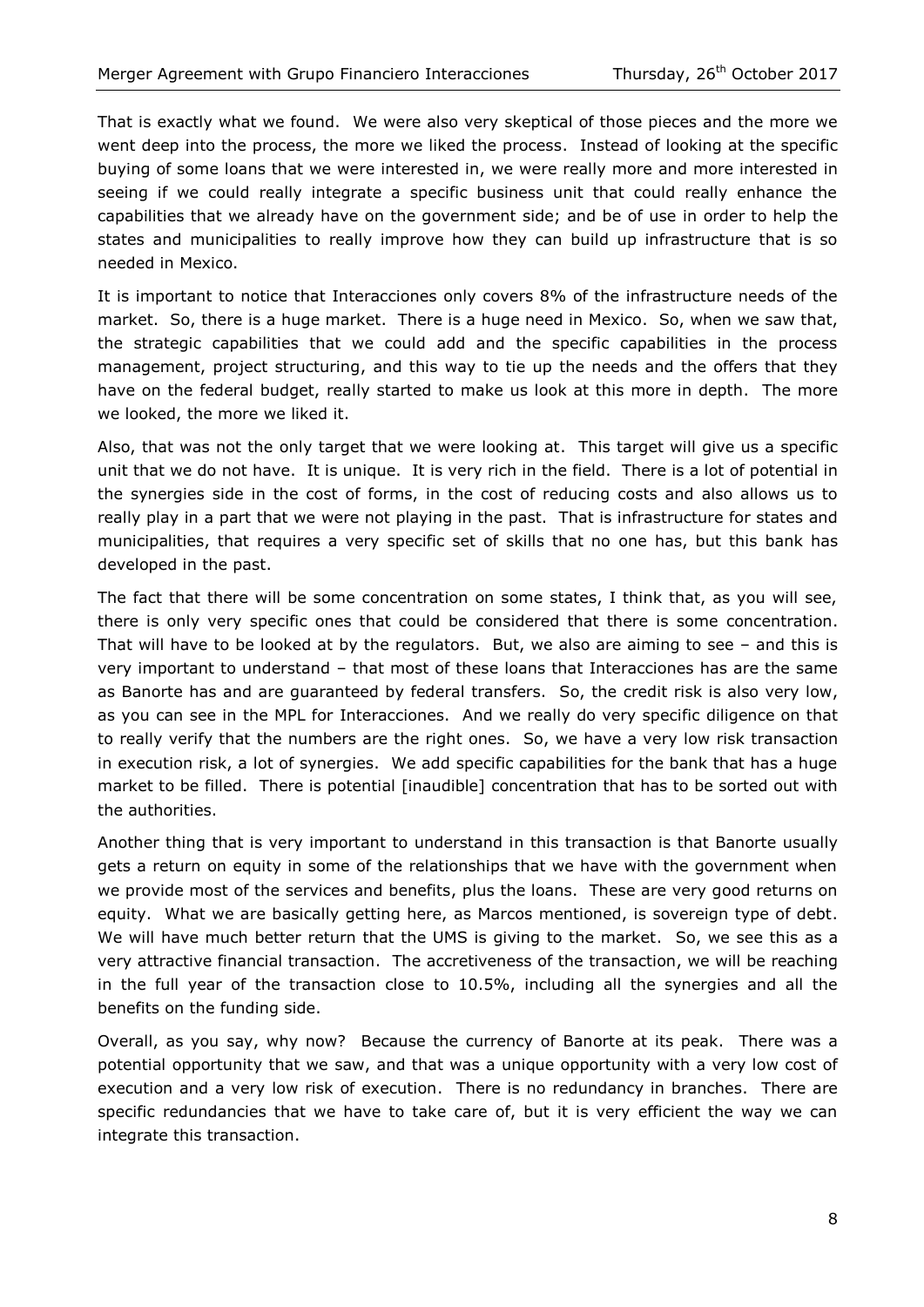The other part is also, why now and why? In the past, since the integration of the Chairman[?], why Interacciones? [Inaudible] integrated into Banorte. As you know we always said, 'No, until the bylaws were changed.' Now, the possibility for this transaction to go forward is fully and solely dependent on the shareholders. The bylaws are in line with the best practices in corporate governance. It is up to the shareholders. We, as management, as Marcos mentioned, we think this transaction creates value for the shareholders and creates a permanent and sustainable value also for the benefit of how the structure in Mexico should be built under the new laws and new regulations. With the skill of Banorte, we could really enhance and speed up building up this needed infrastructure in the country with very reasonable returns. I would say that is basically what is driving this transaction today, Philip.

I am open for more questions.

**Philip Finch:** Okay, thank you, Rafael. Maybe just a quick follow-up on that. Can you just clarify, again, what happens is we need extraordinary shareholders' meeting probably in early December, where you need a quorum of 75% and the majority of shareholders to vote in favor of the deal. Am I correct in understanding?

**Marcos Ramirez:** Yes, that is correct Philip.

**Philip Finch:** Okay, great. Thank you very much indeed.

**Tito Labarta (Deutsche Bank):** Hi, good morning. Thanks for the call. I guess I had a question following up a little bit in concerns of the timing, or more the need to do the acquisition. If we look at your recent history, you have had a very good performance in terms of improving your profitability. You have ROE back to pre-global financial crisis levels. So, you have been really executing on your strategy and I think that is part of what is contributed to the expensive currency that you now have. What we see from the market yesterday, you kind of lost a bit of that premium. One, did you need to do this to reach the 20% ROE target for 2020? Could you not have done it organically? Will you need to do any more acquisitions to do that? Secondly, could there be any changes in the agreement given the reduction in the stock price that we saw yesterday? Or is it just the number of shares that you are going to be giving to Interacciones? Thank you.

**Rafael Arana:** Thanks for your question. To first one is that no, we do not need this to achieve the 20% return on equity. This is addition to the 20% that we commit to the market. We always commit to the market that we will reach the 20% on organic growth and on efficiencies that we were providing. The profitability, as you say, has been assured and is ongoing. What happened yesterday, yes, there was a big drop on the share. I think it was important that the shareholders have all the information to make the right decision about this transaction. They will see that the accretiveness of this transaction is there. It is not affecting anything, and it is not related to the 20%. What we are really adding to the institution is an additional capability for the long run to be fully involved in the building up of infrastructure of the country in a very specific way, with very skilled capabilities, that will allow Banorte to have an ongoing and a very rich business, based upon the demand that we have in Mexico.

As you say, the currency is based upon the performance that we have been showing to the market and that performance will continue. We are very confident, as we mentioned in the past call, that we are very confident that we will achieve the high end of the guidance that we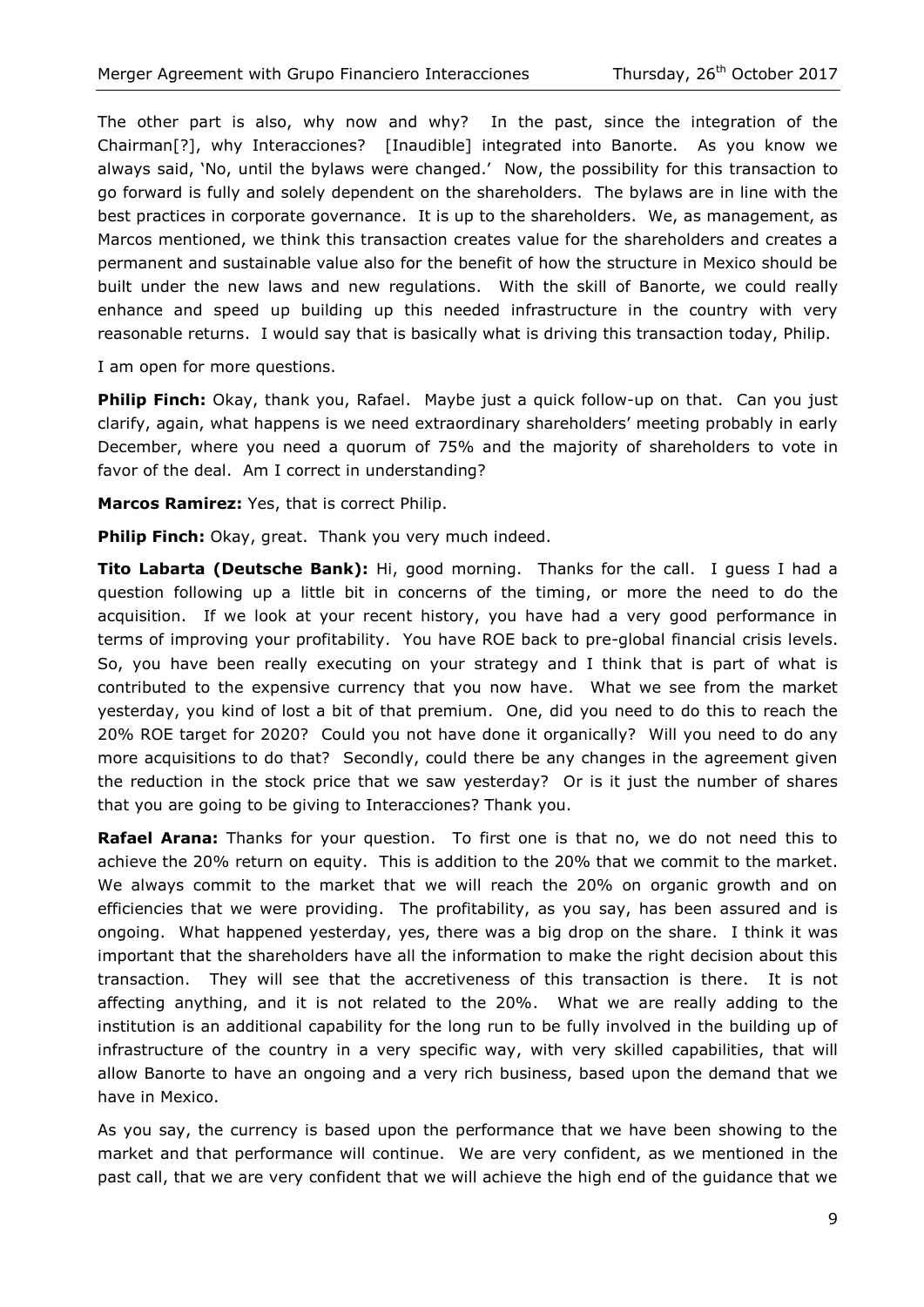have. There is no effect on the capital ratio that cannot be immediately recovered in the next four to five months. I think it is a transaction that benefits the shareholders because the dilution of the shareholders is quite small. Also, the EPS that we are adding to the shares is around 10%, so it is a pretty rich financial transaction. And also gives us a very rich business to continual recurring fee base, is a very efficient use of capital, that we will benefit from the scale and funding of Banorte. So, this will be adding to the 20%.

We do not need this to reach the 20%. But, we are doing it, adding capability that we did not have, and, I will say, at a very reasonable integration and execution risk. What you will see is that Banorte, as we have done in the past, continues to build up an architecture that is more and more efficient in the use of capital. And that will guarantee the returns of capital to the shareholders.

**Tito Labarta:** Great. Thanks, Rafael. Following up on my second question in terms of the structure of the deal, the 109 million shares, could that change, based on a stock price?

**Rafael Arana:** No. It is fixed. The number of shares has been fixed and there was specific price when we set up for the deal. Okay?

**Tito Labarta:** Great. Thanks, Rafael.

**Jason Mullin (Deutsche Bank):** Thank you very much. My question from a strategic perspective is I understand the attractiveness of the business and the returns. But now, it depends how you measure, but if you look at the CNBV data, it looks like in lending to government, the combined entity would have about 40% market share. Is the intention to keep that market share? And this would now be probably lending to government about 30% of your loan book. Is this where you want to be? Or more at 33%, I think, on our calculation. Clearly sovereign risk is a low risk, but we have a potential change in the government coming. Can you talk about risk to that business with a different administration?

**Rafael Arana:** Yes. I think it is quite important to make a difference here. The usual lending and tenure of the loans that you give to the federal government to the state can be three to five to seven years, based on the history in the past. The kind of deals that we are talking now when you get into infrastructure and things, these deals are in a much more short term. You can have infrastructure deals that run from a year to a year and a half, depending on the type of project on which we are embarking.

What you will see is a very high turnover in some of these deals. That is what allows you to have all the structuring and the project management and everything, and that is where you basically recover the fees. Therefore, what you will see is maybe the number, as you mentioned, yes, will go up. But the tenure and the mix and the characteristics of the loans will completely change. That portion will be at a very high turnover, because of the characteristics. You are lending to a specific project in this part.

As you mentioned, the sovereign risk, yes, is a low risk, and you have seen the story of the government lending part in Mexico, the big hiccup was Squawilla[?] four or five years ago. Then the laws changed and now the transparency law and all has put everybody in the right track. Therefore, the sovereign risk has not been affected related to the government lending.

If you say that the change in the government could affect, I think the need for infrastructure in Mexico will remain for many, many years. One of the key issues that some people will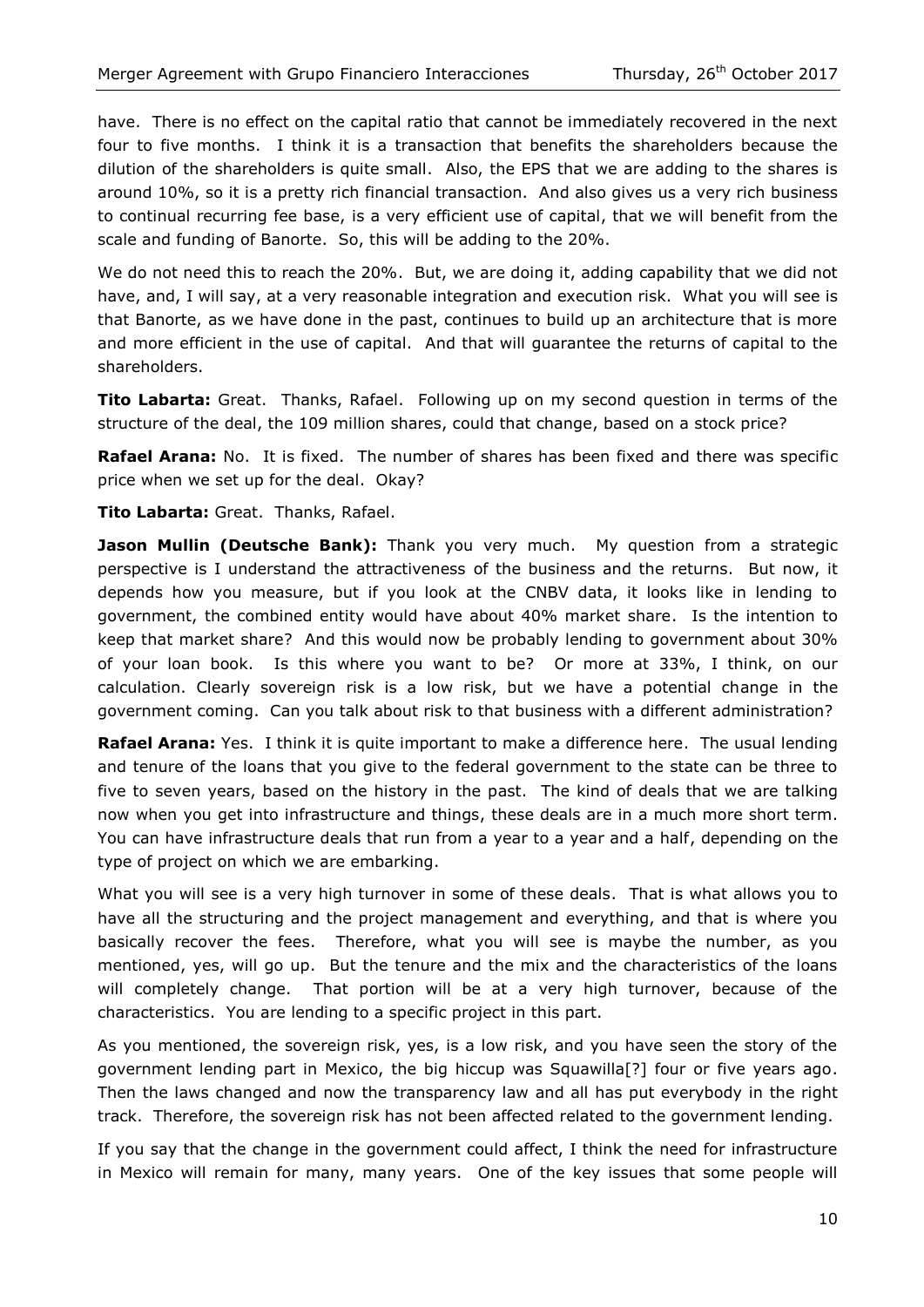worry and also, we were concerned with, is that if Interacciones was working only with a specific political party, but that is not the case. Interacciones has been working with mostly all the states and with all different entities, from the PRI, from the bank, from the PRD, from the PT. So, it is really based upon the needs of the infrastructure of the state. It is not based upon any political party.

Those specific needs need to be fulfilled and that is exactly where Interacciones comes in. If you do not have this type of structure, they will never be able to access the federal funds and really transform those federal funds into specific projects that are usually short-term projects, like one to two years. So, that is a big difference.

You are adding up, yes, sovereign federal transfers that are guaranteed by the government, but it is a completely different business in the way the turnover happens and how frequent and how fast those projects go.

Jason Mullin: Rafael, that is helpful. Just a follow-up on the cost, can you talk and quantify the one-time charges that will be needed to obtain these longer-term cost synergies? And also, just what is the size of the goodwill? How will that be recorded in the balance sheet? Thank you.

**Rafael Arana:** Yes. The goodwill will be recorded in the balance sheet and the goodwill is going to be around Ps\$8-9 billion. The full restructuring costs will be around Ps\$645 million for the full process.

**Jason Mullin:** Thank you, Rafael.

**Marcos Ramirez:** Just to complement what Rafael already said about the change in government, there are two things that I believe are important. Number one, there is no single candidate that does not want [inaudible] public [inaudible]. All candidates are on board with that and I think that is very important. The second one is, let us say somebody wants to put the institutional constraints on the country on a test. Honestly, all the new [inaudible] loss consists for a state and municipality and secondary loss. So, you will need 50% +1 one of the Lower House and of the Senate to change those. In the context of all the guarantees, the environment[?] needs to state for municipalities, it is going to very hard to change that law and I do think that is another important thing to add. Thanks.

**Eduardo Rosman (BTD Paschal):** Hi, good morning. I have two questions. The first one is a follow-up on the process. I just wanted to know what will be the next steps in the event you are not able to achieve the 75% minimum attendance. That will be question number one. Question number two, in case the deal is rejected, I imagine that you could still do this merger in the future, depending on the conditions. I want to know if there is a legal timeframe that you need to take before eventually proposing a merger again in the future. Is it six months or one year? If you could give us more color on that, it would be helpful.

**Rafael Arana:** Thank you for the question. I think, to be honest, we are fully concentrated on what we know today. That is, we also called for the assembly, as you know. They have to approve or not. If the shareholders do not approve the transaction, I think then we will have to see a completely different structure on that. We are not thinking in a process of recurring percent in transactions to the Board. I think the shareholders, as you know by the bylaws, all the power for saying yes or no. If they say, 'No,' it is a no. That is the way the bylaws are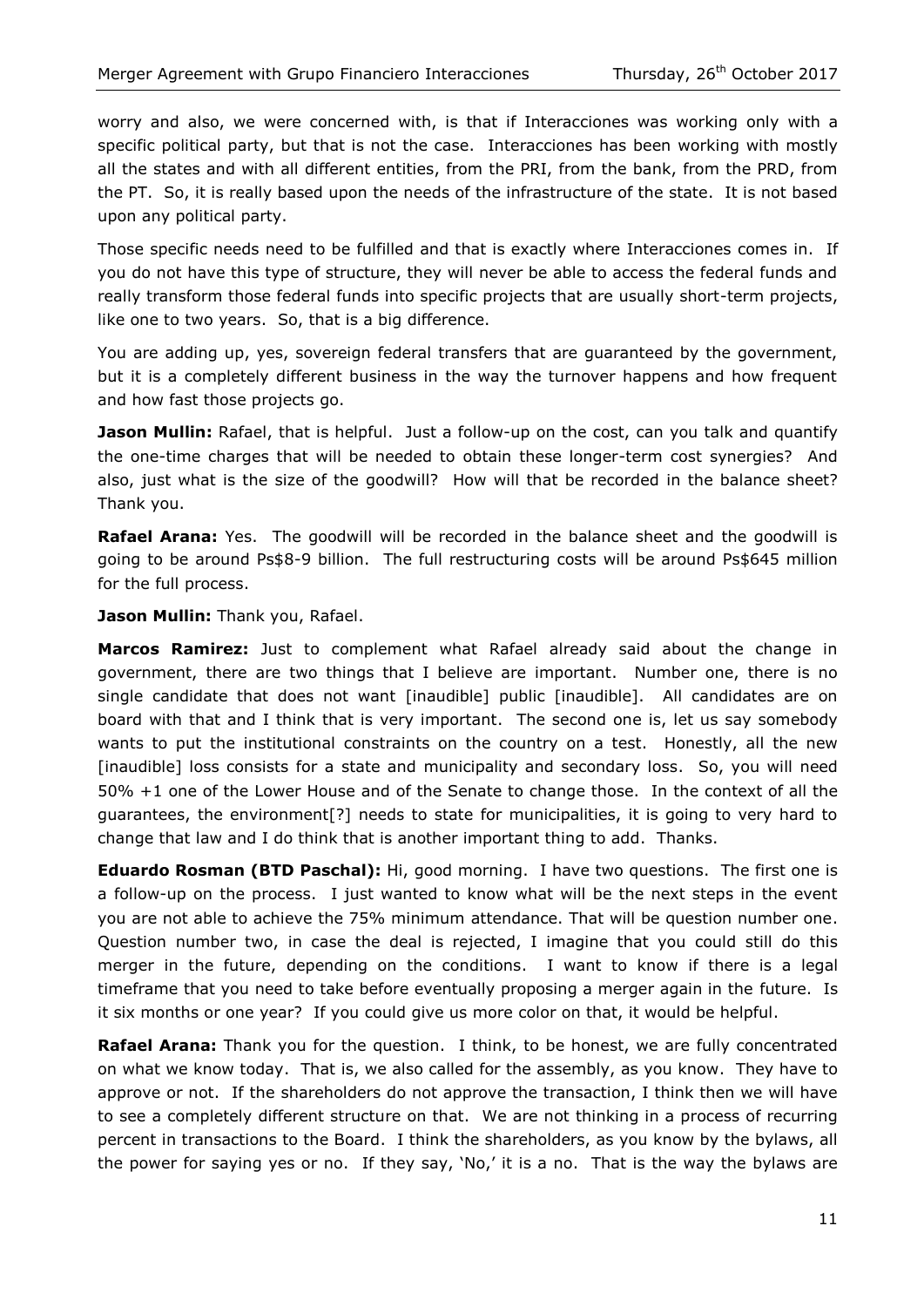set up. What we are doing as management in this process is presenting the shareholders that this is a transaction that makes sense financially and strategically, adds a lot of value and will bring value on a permanent basis to the shareholders. Yes, we think so. But if they say, 'No,' it is no.

**Speaker:** But to answer the other question, 75%, if you do not get a quorum on the first call, you can have a second call. And then the quorum would be 50%. But you still need 50% +1 of all the shares to be approved

**Rafael Arana:** Yes, and also as a reminder to all, we have a very active shareholders' meeting. The average presence of the shareholders has been 78% in the past. We are always very close to our shareholders and investors and everybody, so there is a lot of transparency in how we call for the assemblies, how the assembly is presented, and the time to call the assembly. The shareholders always are very, very active in the participation on the shareholder assemblies.

**Eduardo Rosman:** Okay, very good. Thank you very much.

**George Friedman (Citi):** Thank for taking my question. I think most of the points I got already clarified, but I would just like to revisit two different points. First, could you share with us in any way how the controlling families that will be part of the combined entity are expected to vote? Should they follow the majority of the minority shareholders in the decision? This is the first question.

And the second question, I am not completely familiarized with the processes in the Mexican exchange. I understand that with regards to Interacciones, approximately 30% of the shareholders are minorities. I understand as well that given the current share price of Banorte in the proposed structure, the implied valuation of the transaction should be below the market cap of Interacciones. So, my question is, aside the general shareholders' meeting that Banorte is calling, do you think that minorities of Interacciones could in any way block the deal? Thank you very much.

**Speaker:** In the case of the 10.4% of the shares that the Gonzales family vote, they are all placed in a trust that has its own corporate governance. This trust votes according to the decision of a committee formed by 13 people. The 13 have three members that are independent and the other 10 are part of the family. Our Chairman is one of those 13 members, and what he has accepted is to propose to the Committee to vote according to the majority of the independent shareholders. Now, if the Committee does not agree to do so, he will abstain from the vote. That is the agreement he has reached so far. However, the Committee will meet once the shareholders' meeting is called. That should take place maybe five or six days after we call the shareholders' meeting. So then, we will have their decision on the way they vote but the Chairman will try to have the Committee vote according to the majority.

**Rafael Arana:** In the second one concerning the valuation and things, remember that it is customary if you look at studies below the market price, well, you have to look also at how this share has been performing in the past. Basically, what we did is we take what we call the unaffected price – that was around Ps\$82 – of Interacciones and we are paying a premium for the control around 18-20%. Basically, the shareholders of Interacciones are now getting is a share that is highly liquid with a very strong potential, and also with a very strong currency. I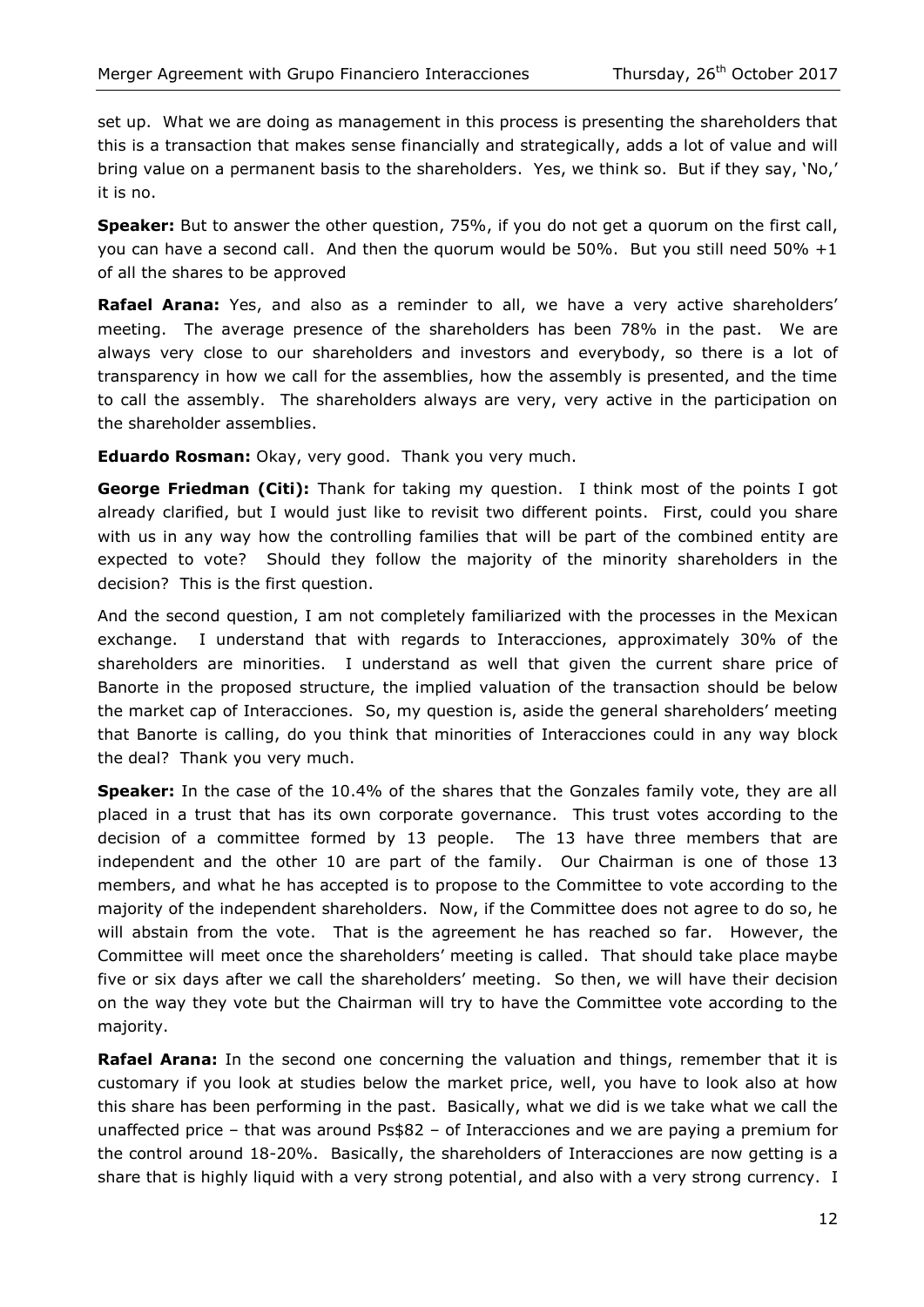do not know what could happen in the Interacciones assembly, but I think the value of the transactions for the shareholders of Banorte and for the shareholders of Interacciones can be explained pretty easily.

**George Friedman:** Okay, that is perfect. I really appreciate the follow-ups. Thank you.

**Marcello Tellez (Credit Suisse):** Hello, everyone. Thanks for your time. I have two questions. You do not seem to be worried about revenue overlap in this transaction, but when you look at your market share through state municipalities only, it is going from 28% to roughly 50%. So, my question here is what is different between your lending through states and municipalities? That is just a business of Interacciones. Is it that different?

The other point that I would like to make is that if you look at Interacciones numbers, there has been a trend of declining margins over time, but many are led by fee values[?], which are quite high compared or versus the loans. I would like to hear from you if there is any concern regarding that, any [inaudible] any sort of a reduction in those fees down the road.

And just one additional question that I just remembered. In case the transaction is not approved by shareholders, would you consider buying part of the loan portfolio off Interacciones?

**Rafael Arana:** Thank you, Marcello. I think the question that you have is exactly the question that we have for many years in our heads. We were competing in the same market and we were competing with the same products. I think there are specific distinctions of this. Banorte, basically if you look at the government level, we usually do the federal pieces and state and very small in municipalities, and use very plain vanilla financing. Large projects are maybe eight to ten years, so large projects with very plain vanilla financing. It is basically you get the margin and you go in because you really want to get all the services around those projects. The cross-selling is what really makes it attractive for us to go into these deals.

From the other side, Interacciones is basically in states and municipalities, and it is a completely different business. The finances are much more oriented, as we mentioned, to specific projects that have to be built up in states and municipalities. They require not only the financing. They require the full structure of the project, the follow-up of the project, to be very attentive to the bidding processes, to have all the requirements in order to comply with the law. So, in the one part of Banorte you have very basic, plain vanilla lending process, plus a lot of potential cross-sell on the services.

In the type of Interacciones, it is completely different. What you do is you go and structure the whole process for the states and municipalities to be able to attain and get the funds from the federal government. That part is what really is unique. It takes engineering[?], it takes a structural list. It takes a bidding process that has to be followed up on the deals to be able to guarantee that the construction has a good quality. It is a completely different business. That is why they are so rich in the fees.

Therefore, if you compare the type of loans that we do – and I will not take the lending part, because for me the lending part of Interacciones is just a very small portion of what they do. We lend to the government in order to help the services. They provide the states and municipalities the full services in order to be able to build infrastructure. In addition, they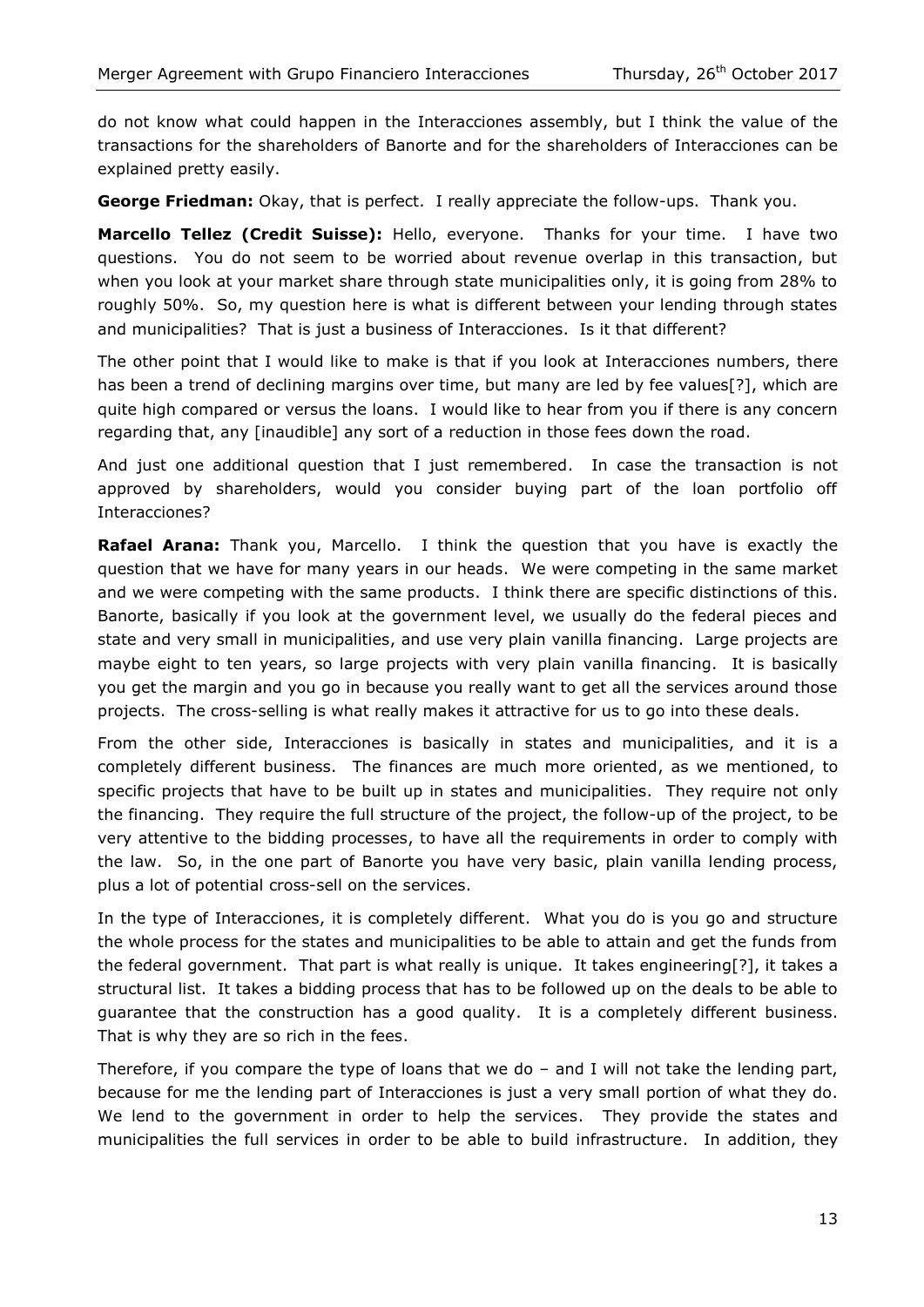form the loan. It is a very complementary and completely different way that the things are structured. That is why they have such high fees.

As you mentioned, and we considered that on the valuation and everything, there has been a reduction on the profitability basically because of the funding side. We have not seen any drastic reduction on the fee side or the structuring side, as that is where the richness of the business it. So, it will be with the funding power of Banorte, you will put an additional margin, because if you look at the numbers of Interacciones, the margin is extremely thin because of the funding. They compensate that on the fee side, because of the whole infrastructure and follow-up of the project. For now, we will have the follow-up of the project, plus a much better, rich funding part on the margin.

Usually, and it is very important to remember this, these are short-term deals that are really tied up with the time that you need to build up the project. When you lend to the state or for the federal government, you go to a specific tenure and very basic financing. Here, you go by specific projects: hospital, schools, roads, waste management plants, water treatment plants. So, there are specific projects that have a specific life and they have to be funded in that process. Also, you get the benefit of the fees, because you follow up the project and you guarantee that the execution of the project is happening the way it should happen.

Even if you look at the additional building up on the loan book, they are a completely different type of loans.

**Marcos Ramirez:** Actually, they have a name that we do not have, and it is 'sub-national.' Remember when you talk about government, also it is Banorte and [inaudible]. And we have got it together because it is the government and we are happy to have it. But if you see the numbers inside, sometimes it is Banorte, sometimes it is Nacinta[?]. You are right, it is the government and we are very happy to have it.

**Rafael Arana:** I think, Marcello, as you, we were also very, in the past, to be able we always say we do not understand this business. We understand the business. But the more we get into the way they structured the business, it is really a very powerful and unique way of really transforming federal funds into specific projects in the way those projects should be built.

**Marcello Tellez:** Okay. Regarding my other question on whether we need to buy loan portfolios in case it is not approved, would that be on the table? Or is it something to be thought about later on?

**Marcos Ramirez:** We have started that way with a lot of clients and purists, but they are not selling it. But always, we are looking for good portfolios and let us see what happens in the future. The problem is that obviously, they do not want to sell that.

**Rafael Arana:** You say, can we buy some loans from them? The loans we will be buy in case will be basically the basic loans that we already do. It would be very difficult for us to buy the other part infrastructure, because we are not really buying the loans. You are buying projects and follow-up and a very detailed end-to-end process management way to do things. Yes, we can buy loans in the federal piece and state, but to buy the other part it is impossible to buy the loan. You need to buy the full machinery of the process.

**Marcello Tellez:** It makes sense. Thank you. Just one final question, if I may. I think at the beginning of the call you mentioned that you would asking Interacciones for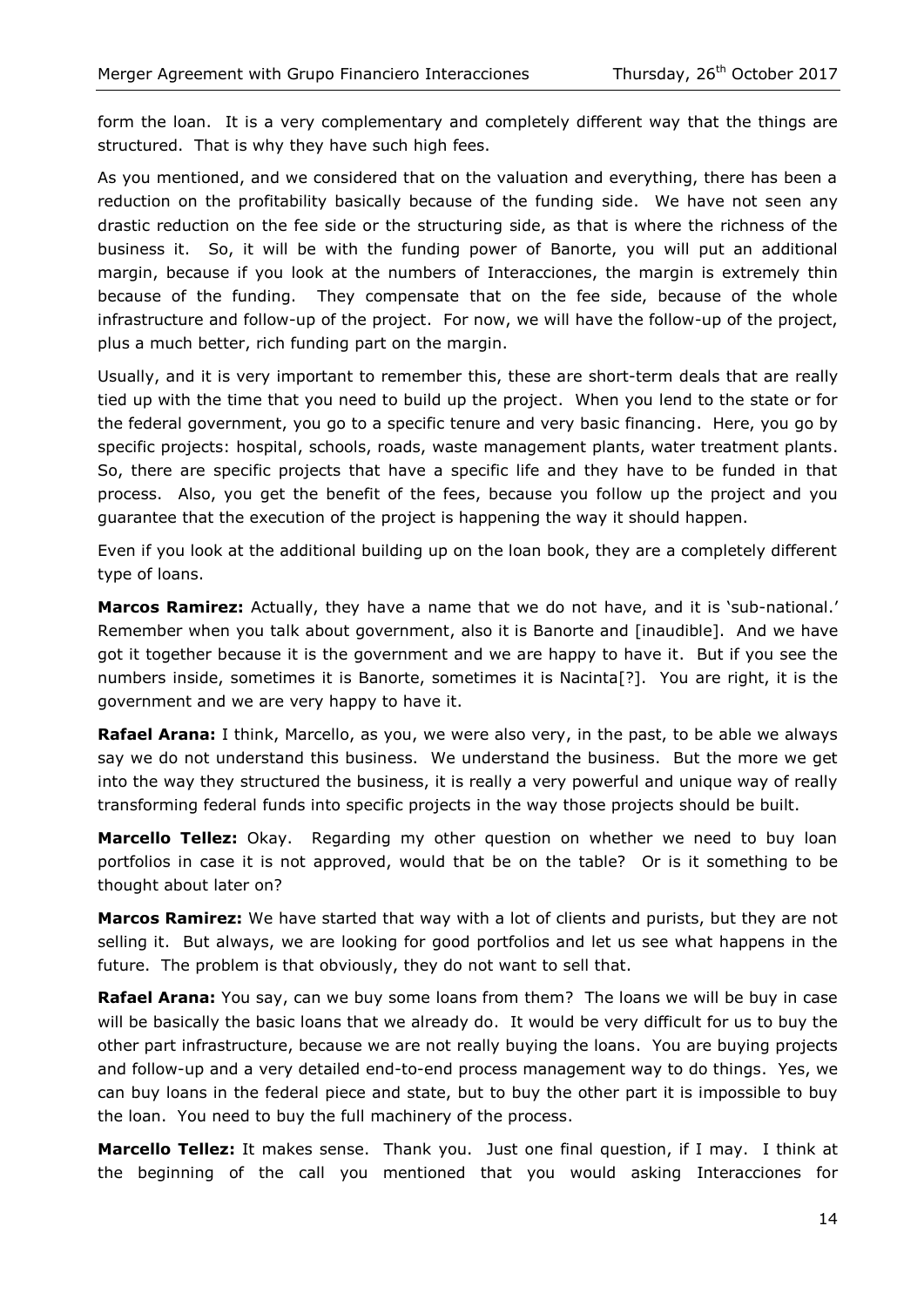indemnification clause and set aside a trust. I was wondering what is the reason for that. And if there is, what the size of that trust will be?

**Rafael Arana:** It is customary for us and every time we buy the same happens [inaudible]. We setup a specific escrow account for things that we need to be looked at a much more specific detail. And that will happen from now until the closing. It is not that we see something that we do not like or whatever. For us it is customary to setup a specific trust. Basically, they go unrelated[?]. As you know, if you go to market positions to look at derivatives and everything has to be in order and things. I would say that that is customized for us every time we go into a transaction that we setup a specific escrow account in order to guarantee that if we find something that was not disclosed or anything, we have the confidence that we can cover that for the shareholders of Banorte. If we find something that is way over that part, we just walk out of the deal. That is the way we usually structure with every deal that we do.

**Marcos Ramirez:** Let me chip in. The indemnity was provided by the controlling shareholders, not Interacciones.

**Rafael Arana:** That is pretty important what Marcos says. The 68% are the ones who are providing the indemnity. Not the remaining shareholders. That is very important, too.

**Marcello Tellez:** I see. Thank you very much.

**Arturo Langa (ITR VVA):** Good morning, Marcos. Good morning, Rafael. Thank you for taking my question. I was just going back a bit on the timing. Are there any implications in your view in terms of a potential NAFTA renegotiation and the infrastructure pipeline that exists in the country? And, how would that be affected in the worst-case scenario in case of a cancellation of NAFTA? Would you expect less investment by part of the government in infrastructure or maybe a delay? What are the risks that you see there, with respect to public infrastructure in Mexico?

**Marcos Ramirez:** Well, Arturo, those are tough questions. We do not know for sure the answer. We are in this business and we want to be in this business for a long time. Let me give you some numbers. If you look in the Internet, you can find out in the OCDE that Mexico is the  $62^{nd}$  country regarding the infrastructure. In terms of population, it is  $12^{th}$ . Our quanta should be 4%. So, there are a lot of things to do with infrastructure in Mexico, and we want to be here. We do not know what is going to happen with the NAFTA and maybe it is going to be better. Let me skip to the next question. What is going to happen with the next President? We do not know, but we want to be there and for sure, it is a good business for us and for the country. And the more that we are in infrastructure, the more the country has more traction and that is the way we see it. We cannot make numbers there, because nobody knows for sure.

At the end, I think it is going to be good for Mexico, whatever happens.

**Ursula Wilhelm:** If I also may add, a lot of the infrastructure needs that we are talking about are really basic needs of the population, like roads, schools, hospitals. We are not really thinking about infrastructure that will be related to trade or [inaudible], more just the basic.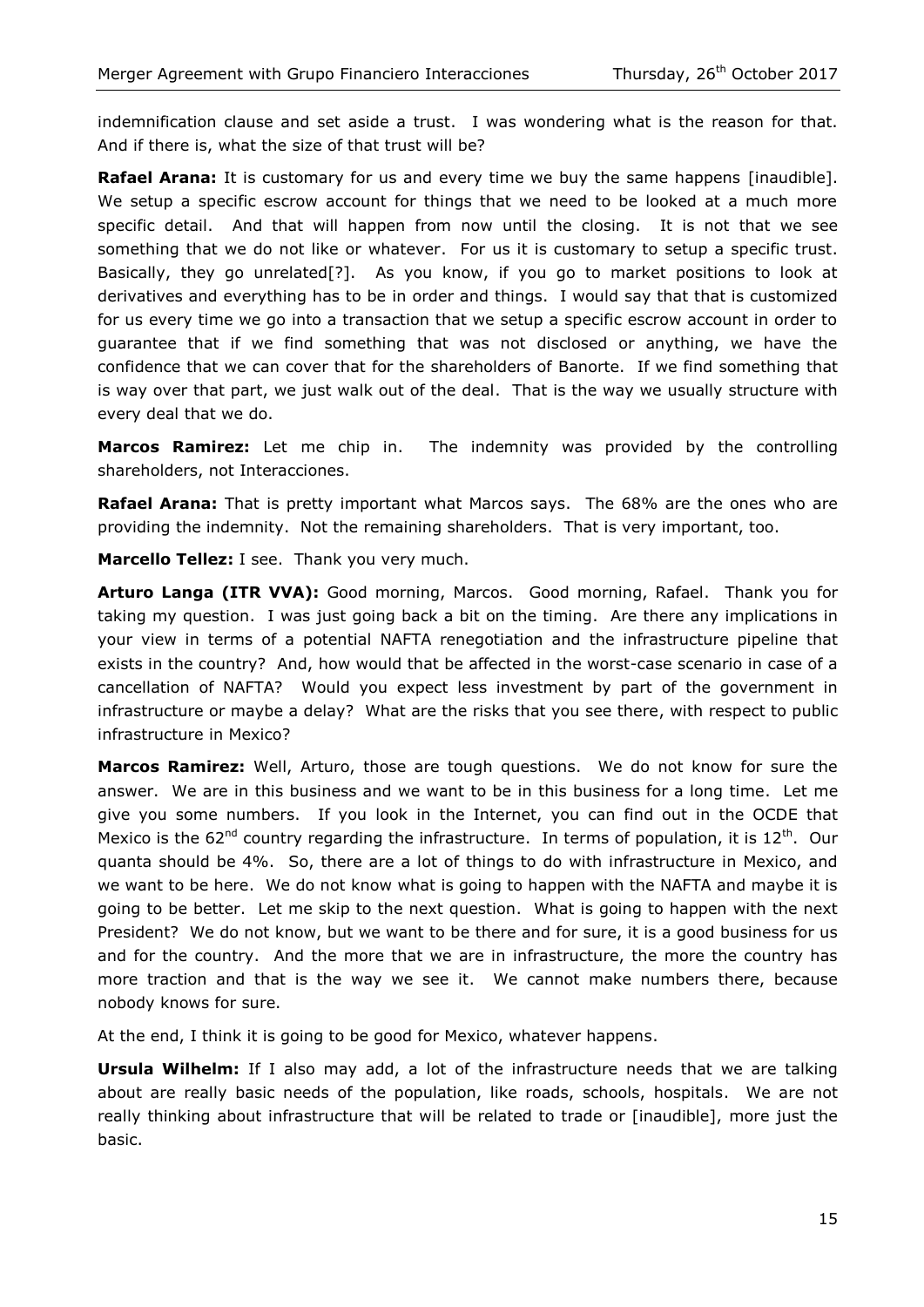**Rafael Arana:** Yes. It will be coming from whatever the needs are. So, any federal budget should include these parts. Remember that there are also more and more infrastructure projects that are also being built up by the authorities. So, there is a lot of mix that could go in, but to stop the infrastructure projects in Mexico for the basic needs that also were mentioned, I do not see how. When we did the projections that we did for Interacciones in order to the valuation of the deal, we were, to be honest, quite conservative on the rate of growth of the potential businesses, not just because we think there is going to be less, but in order to be sure that the valuation and the projections that we were giving to the market and we were going on the process were conservative enough to guarantee that even a sensible reduction in the rate of growth still makes this a pretty good deal.

**Arturo Langa:** Okay, thank you. If I may, with a follow-up, you mentioned during the presentation that you were looking at a couple of acquisition targets and ended up deciding for the one with the lowest execution risk. However, a couple of years prior, in the strategy I believe that you were focused on integrating differing business. Could we assume that you are still looking at other acquisition targets? And is inorganic growth now back on the table, as a way to say it, meaning that you will be active or looking for more targets going forward? How do you see that playing out?

**Marcos Ramirez:** Thank you, Arturo. Let me be very honest here. It is easy. The first priority for us is the 2020 project[?]. We are very confident with that and we are working on it and we are delivering as you see. That is our goal. To go there and we are very happy. We do not need integrations. We do not need M&A. We do not need that, but our duty is to see what is in the market and if it makes sense, we will go for it. But we do not need it. We are very happy. We are in the sweet spot. We can do whatever we want. We will go, and we are, because we do not need anything. But, we have two years and we will hear whatever is there. In Mexico, there are 52 institutions and from our point of view, maybe some of them in the future it is going to be less. I do not know. Let us see, but we want to be open and our duty is to see what is in the market. But, again, we are in the sweet spot. We do not need anything.

**Rafael Arana:** What Marco says is quite important. What are we doing this? Because we found a business that we did not have in the past, that is recurring, that has a lot of huge demand in the market, that is unique. The [inaudible] pretty high because you need a very specialized set of processes and there is a very low execution risk. It does not derail off or detain us from the 2020. Synergies, a specific business unit, a unique business unit, very important barriers of entry, huge demand for the product and the most important part, huge synergies to be attained.

**Arturo Langa:** Okay. Thank you very much.

**Mario Pierry (Bank of America Merrill Lynch):** Good morning, everybody. Let me ask you three quick questions here. I am sorry if you talked about this, but I joined a little bit late. The first question is on the cash payments, will this be remunerated until the payment is made or is the cash portion of the transaction fixed? Second question is if there are any break-up fees or walk-away fees here, if one of the parties decides not to do the transaction? The third question is related to the composition of the Board and any roles that we should expect Interacciones management to have at the consolidate company? Thank you.